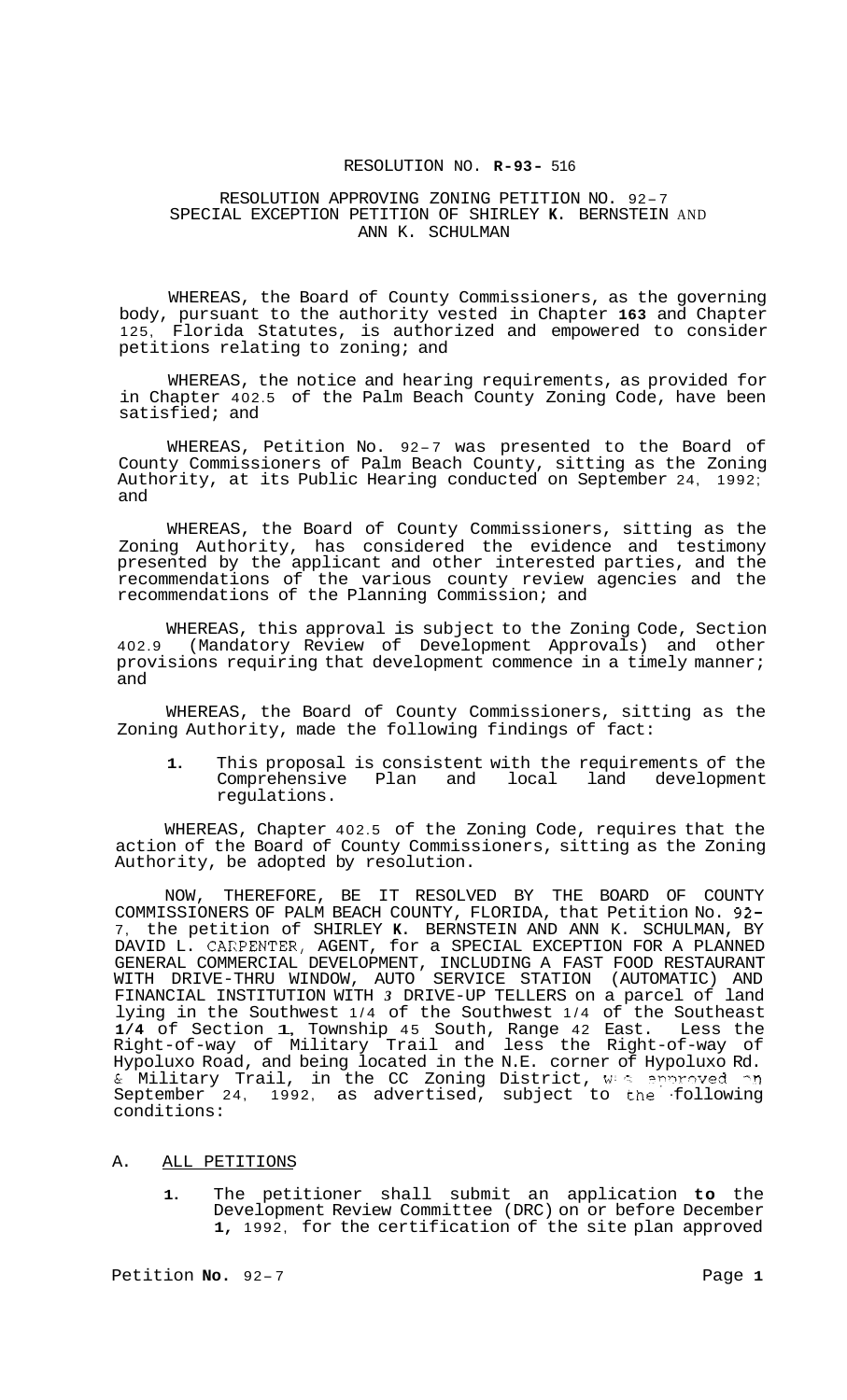by the Board of County Commissioners on September 24, 1992, by Petition No. 92-7. The site plan shall be approved by the DRC on or before February **1,** 1993. NO administrative time extension to this condition shall be allowed.

#### B. BUILDING AND SITE DESIGN

- 1. Total gross floor area shall be limited to a maximum of **71,000** square feet. (BUILDING - Zoning)
- 2. The site shall be limited to two (2) out parcels. (ZONING/ENGINEERING)
- 3. The maximum height, from grade to roof line, for all structures shall not exceed Thirty five (35) feet. (BUILDING)
- 4. Architectural character and treatment which is compatible and harmonious with abutting development shall be provided on all sides of the building. (BUILDING)
- *5.*  All air conditioning and mechanical equipment shall be roof mounted and screened from view on all sides in a manner consistent with the color and character of the principle structure. (BUILDING) principle structure.
- *6.*  Prior to issuance of any permit (inclusive of land development and building permits), the petitioner shall first complete the construction of the required perimeter wall along the east property line. (ZONING/BUILDING/ ENGINEERING)
- C. CONCURRENCY
	- **1.** The Certificate for Concurrency Reservation, Case Number 92-05-04-002-C, shall be revised prior to application for site plan certification by the Development Review Committee in order to reflect the square footage proposed<br>by this petition. (PLANNING) by this petition.
- D. DUMPSTER
	- **1.** All areas or receptacles for the storage and disposal of trash, garbage or vegetation, such as dumpsters and trash compactors, shall not be located within twenty five (25) feet any property line; shall be confined to areas designated on the site plan and shall be screened by a solid opaque enclosure. The open end of the enclosure shall have an obscuring, opaque gate. (BUILDING)
	- 2. All exterior sides of such enclosures, except the open end, shall be landscaped with thirty **(30)** inch high shrub and hedge material planted twenty-four (24) inches on center at installation. Alternative landscaping may be permitted which is acceptable to the Zoning Division, This provision shall not apply to litter containers provided for the convenience of pedestrians. (BUILDING/ZONING)

## E. ENGINEERING

**1.** The Developer shall provide discharge control and treatment for the stormwater runoff in accordance with all applicable agency requirements in effect at the time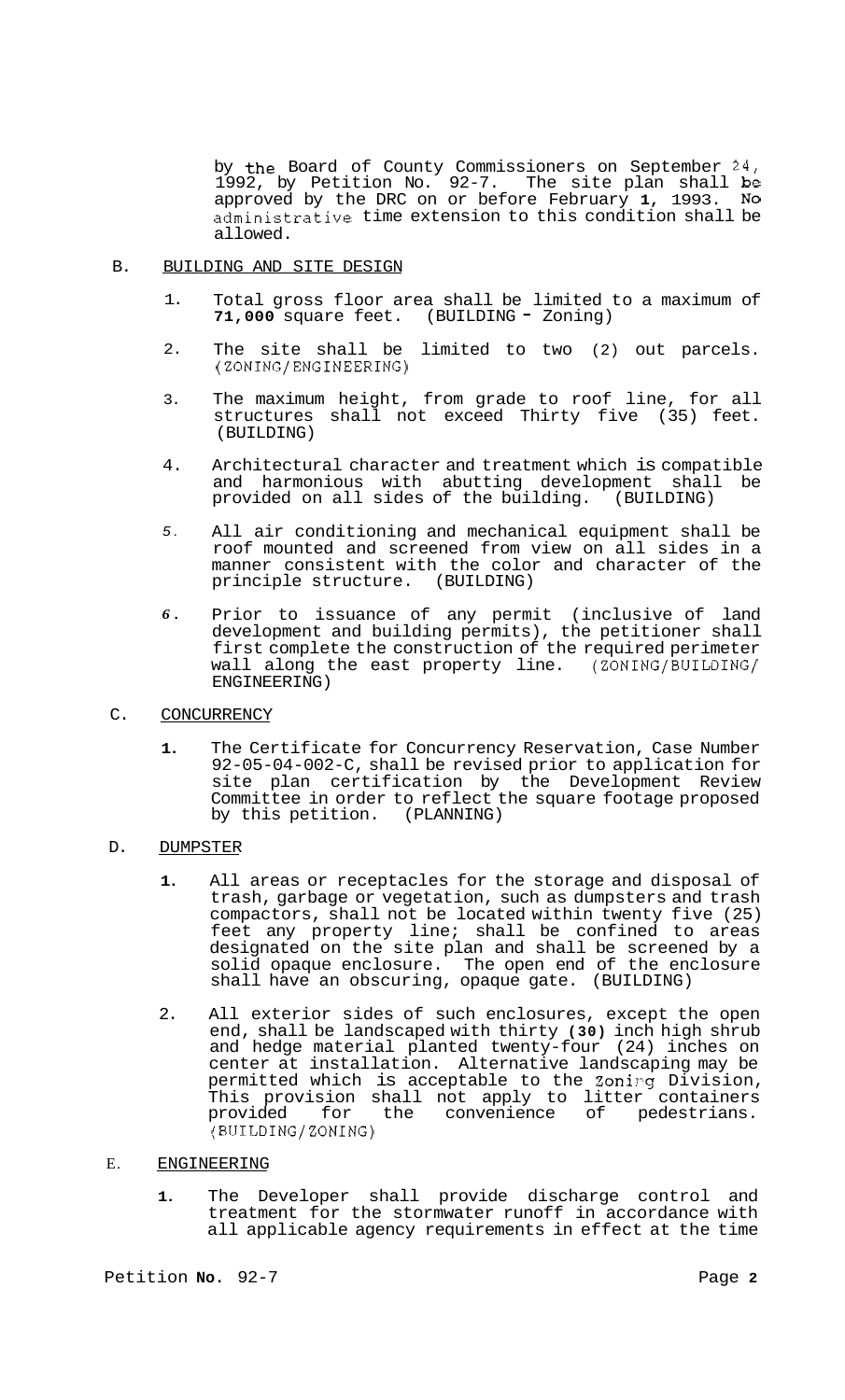of the permit application. However, at a minimum, this development shall retain onsite the stormwater runoff generated by a three **(3)** year-one **(1)** hour storm with a total rainfall of **3** inches as required by the Permit Section, **Land Development Division.** In the event that the subject site abuts a Department of Transportation maintained roadway, concurrent approval from the Florida Department of Transportation will also be required. The drainage system shall be maintained in an acceptable condition as approved by the County Engineer. In the event that the drainage system *is* not adequately maintained as determined by the County Engineer, this matter will be referred to the Code Enforcement Board for enforcement (ENGINEERING).

- 2. The Developer shall design the drainage system such that drainage from those areas which may contain hazardous or undesirable waste shall be separate from stormwater runoff from the remainder of the site (ENGINEERING).
- **3.** Prior to **February 1, 1993** or prior to the issuance **of** the first Building Permit, whichever shall first occur, the property owner shall convey to Palm Beach County **Land Development Division** by road right-of-way warranty deed a forty (40) foot Safe Sight Corner.

The right-of-way conveyance shall be free and clear **of**  all encumbrances and encroachments. Property owner shall provide Palm Beach County with sufficient documentation acceptable to the Right-of-way Acquisition Section to ensure that the property is free of all encumbrances and encroachments. (MONITORING/BUILDING - Engineering).

4. Prior to **February 1, 1993** or prior to the issuance of the first Building Permit, whichever shall first occur, the property owner shall convey to Palm Beach County **Land Development Division** by road right-of-way warranty deed twelve **(12)** feet of right-of-way to permit the construction of a right turn lane, east approach on Hypoluxo Road at Military Trail. The length of this road right-of-way conveyance shall be a minimum of 400 feet, plus the appropriate tapers.

The right-of-way conveyance shall be free and clear of all encumbrances and encroachments. Property owner shall provide Palm Beach County with sufficient documentation acceptable to the Right-of-way Acquisition Section to ensure that the property is free of all encumbrances and encroachments. (MONITORING/BUILDING - Engineering)

**5.** The property owner shall pay a Fair Share Fee in the amount and manner required by the "Fair Share Contribution for Road Improvements Ordinance" as it presently exists or as it may from time to time be amended. The Fair Share Fee for this project presently is **\$326,150. (5,930** trips **X \$55.** per trip) and is paid at the time of the Building Permit (IMPACT FEE COORDINATOR) .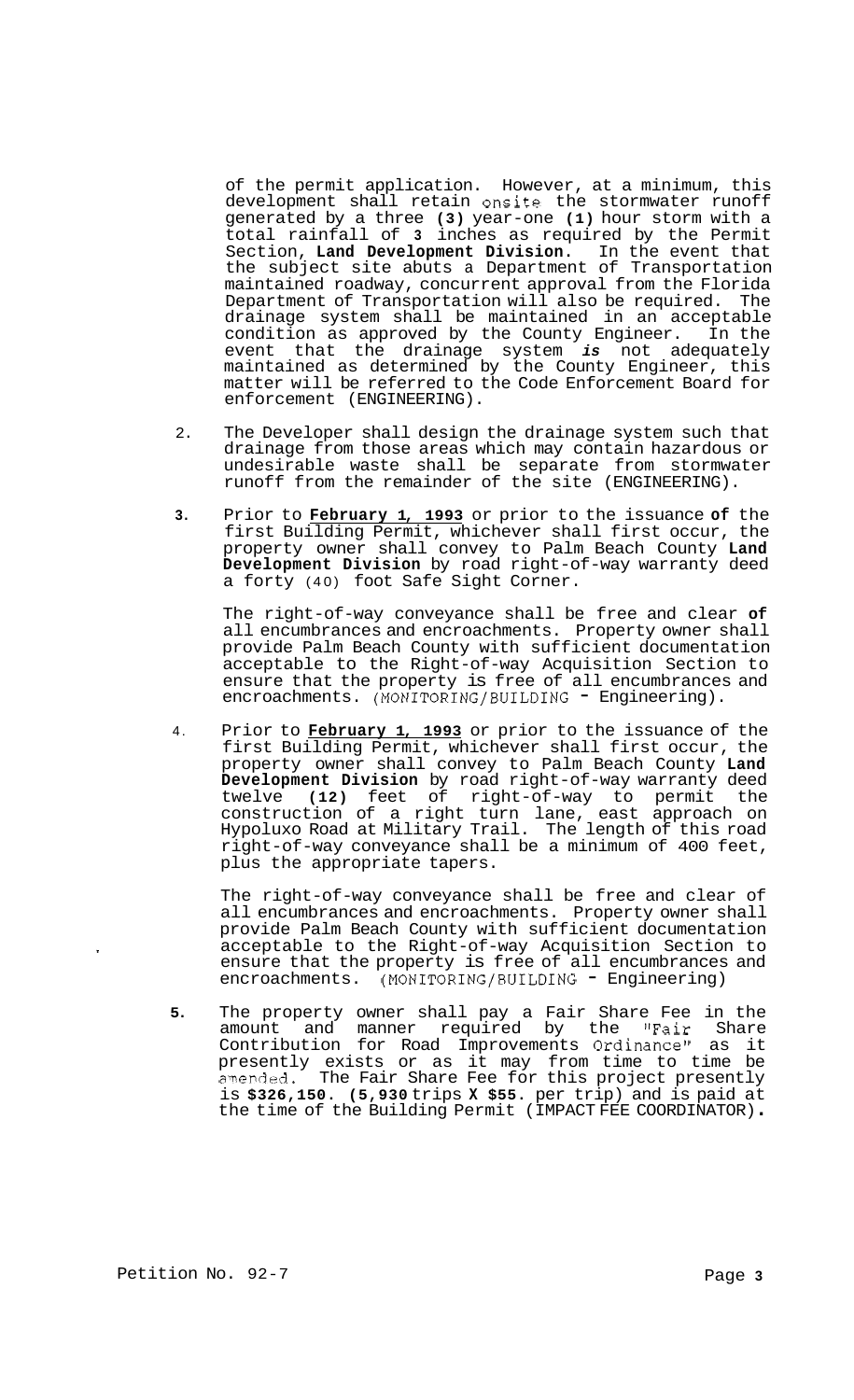Prior to Development Review Committee Certification, the  $6.$ site Plan shall be amended to reflect only 2 access<br>points onto Military Trail, the location of the which shall be subject to the approval of the County Engineer. (ENGINEERING)

#### $F<sub>1</sub>$ ENVIRONMENTAL RESOURCES MANAGEMENT

- **1.** Secondary containment for stored Regulated Substancesfuels, oils, solvents, or other hazardous chemicals is required. Department of Environmental Resources Management staff are willing to provide guidance on appropriate protective measures.(BUILDING-ERM)
- 2. Plans for any underground storage tanks must be approved by the Department of Environmental Resources Management prior to installation. The petitioner shall perform all necessary preventative measures to reduce the chances of contamination of the groundwater. Double walled tanks and piping with corrosion protection or their equivalent shall be a part of those measures. (BUILDING-ERM)
- **3.** A on-site **1.06** acre preserve area shall be established in the northeastern quadrant of the property, labeled on the site plan and identified on a certified metes and bounds survey by a registered land surveyor. Preserve areas shall be preserved with intact canopy, understory and ground cover and maintained without surface alteration or infringement by drainage or utility easements. Preserve areas shall be identified on any plat required for development. A management plan that addresses the maintenance of the preserve area including the continued removal of invasive exotic species shall be submitted to the Department of Environmental Resources Management concurrent with the application to the Development Review Committee and approved by the Department prior to site plan certification. (ERM)
- **G.** HEALTH
	- **1.** Generation and disposal of hazardous effluents into sanitary sewerage system shall be prohibited unless adequate pretreatment facilities approved by the Florida Department of Environmental Regulation (FDER) and Agency responsible for sewage works are constructed and used by project tenants or owners generating such effluents. (HEALTH)
	- **2.** Sewer service is available to the property. Therefore, no septic tank shall be permitted on the site. (HEALTH)
	- **3.** Water service is available to the property. Therefore, no well shall be permitted on the site to provide potable water. (HEALTH)

## **H.** IRRIGATION OUALITY WATER

**1.** When irrigation quality water is available within *500*  feet of the property, the petitioner shall connect to the system subject to permitting and/or requirements **of** the Florida Department **of** Environmental Regulations and/or the South Florida Water Management District. The cost for connection shall be borne by the property owner. (UTILITIES)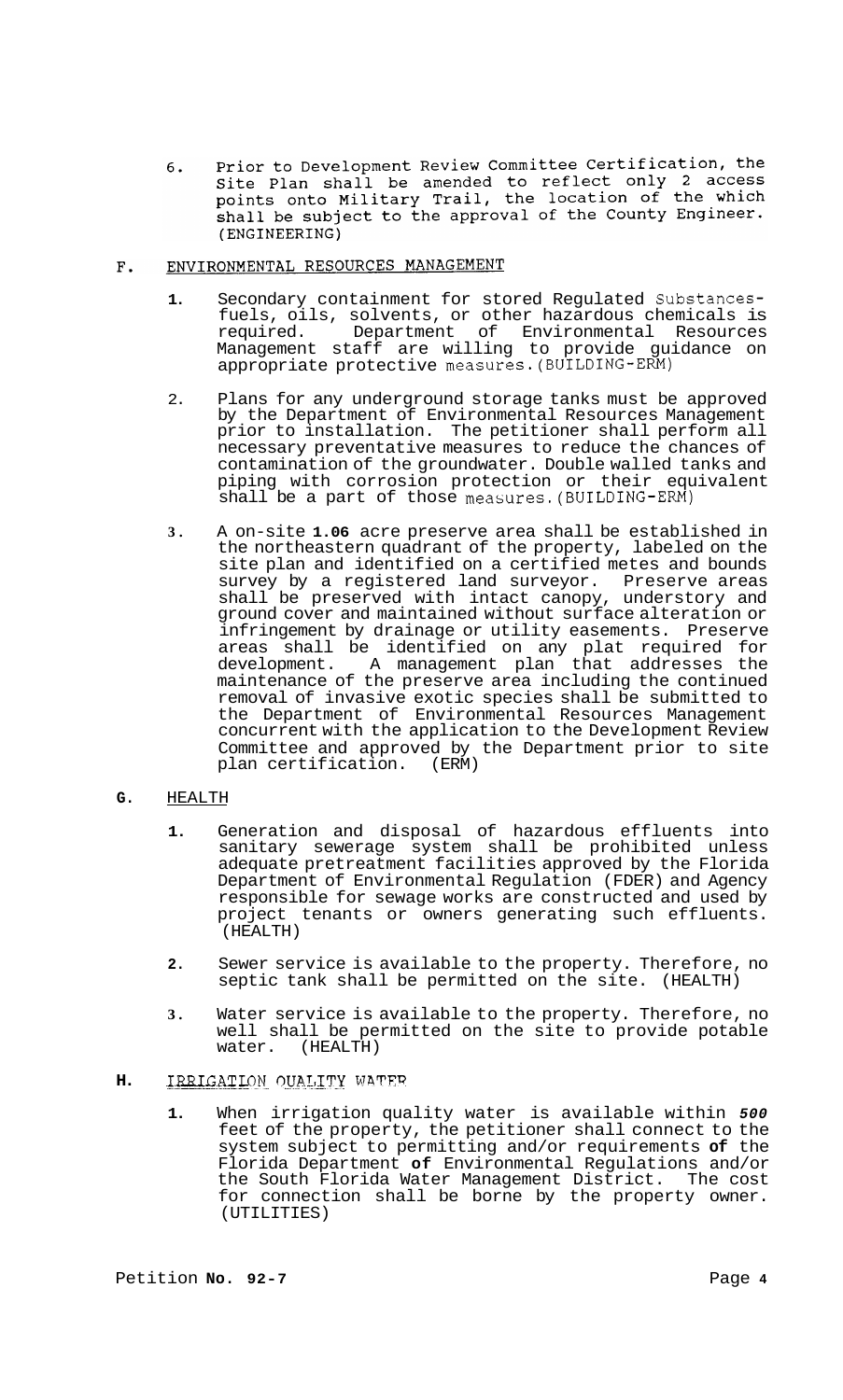## I. LANDSCAPING - GENERAL

- **1.** Prior to site plan certification, the petitioner shall revise the landscape tabular data on the site plan to reflect conformance to minimum Landscape Code requirements and all landscape/vegetation preservation conditions of approval. (ZONING)
- 2. All trees required to be planted on site by this approval<br>shall meet the following minimum standards at  $shall$  meet the following minimum installation:
	- a. Tree height: fourteen (14) feet.<br>b. Trunk diameter: 3.5 inches measured 4.5 feet above grade.
	- c. Canopy diameter: seven (7) feet. Diameter shall be determined by the average canopy radius at *3*  points measured from the trunk to the outermost branch tip. Each radius shall measure at least *3.5*  feet in length. (ZONING)

## **J.** LANDSCAPING - INTERIOR

- **1.** One landscape island shall be provided for every ten **(10)**  parking spaces. The maximum spacing between landscape islands shall not exceed one hundred **(100)** linear feet. (ZONING)
- 2. Landscaped divider medians shall be provided between all abutting rows of parking spaces. The minimum width of this median shall be ten **(10)** feet. One native canopy tree or native palm tree and appropriate ground cover shall be planted for each thirty *(30)* linear feet of the divider median, with a maximum tree spacing of sixty (60) feet on center. (ZONING)
- *3.* Landscaped divider medians with at grade pedestrian/ bicycle cuts shall be provided in the center of all driveways providing ingress and egress to the site. The minimum width of this median shall be six (6) feet. **A**  minimum width of five (5) feet of landscaped area shall be provided. One native canopy tree or native palm tree and appropriate ground cover shall be planted for each twenty (20) linear feet of the divider median. (ZONING)
- **4.** Prior to site plan certification, the site plan shall be amended to indicate typical landscape island and divider median planting details, subject to approval by the Zoning Division. (ZONING) Zoning Division.
- **K.** LANDSCAPING ALONG WEST AND SOUTH PROPERTY LINES (ABUTTING RIGHTS-OF-WAY)
	- 1. Landscaping within the required buffer along west and south property shall be upgraded to include:
		- **a.** One **(1)** native canopy tree planted every twenty (20) feet on center.
		- b. One **(1)** native palm tree for each thirty **(30)**  linear feet of frontage. A group of three or more palm trees may supersede the requirement for a native canopy tree in that location.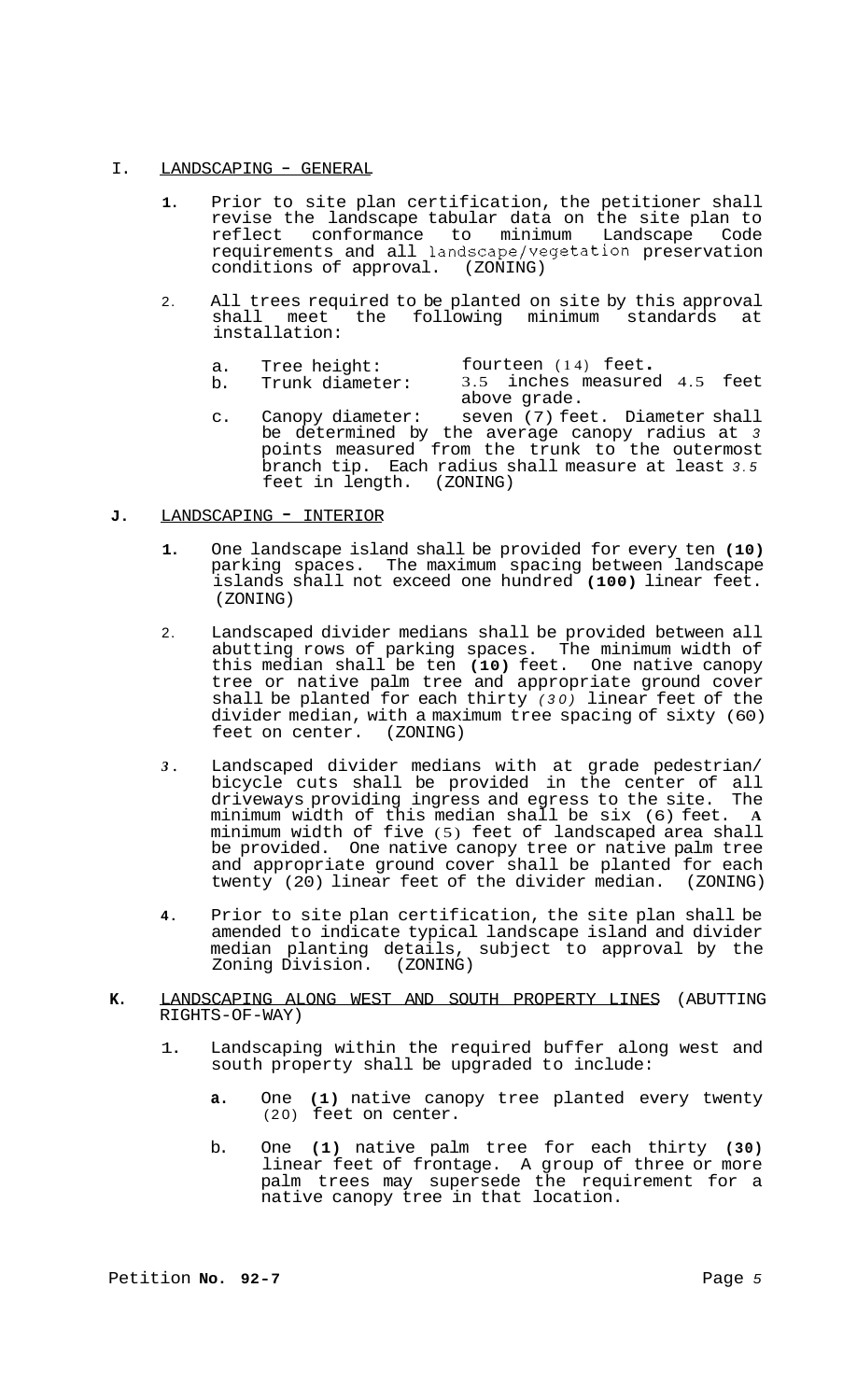c. Thirty *(30)* inch high shrub or hedge material spaced twenty-four (24) inches on center at installation. (ZONING)

#### LANDSCAPING ALONG NORTH AND EAST PROPERTY LINES L.

- **1.** Landscaping and buffering along the north and east property lines shall be upgraded to include:
	- a. A minimum ten **(10)** foot wide landscape buffer strip.
	- b. A six *(6)* foot high opaque concrete wall. The exterior side of the wall shall be given a finished architectural treatment which is compatible and harmonious with abutting development. (ZONING)
- 2. Along the interior side of the required wall, except within the preservation area, the property owner shall install twenty-four (24) inch high shrub or hedge uaterial spaced no more than twenty four **(24)** inches on center, to be maintained at a minimum height of thirty- six *(36)* inches. (ZONING)

## **M.** LANDSCAPE WITHIN MEDIAN

**1.** Prior to site plan certification, the petitioner shall apply to the Palm Beach County Engineering and Public Works Department for a permit to landscape all adjacent median(s) of all abutting rights-of-way. When permitted by Palm Beach County Department of Engineering and Public Works, landscaping shall consist **of** a minimum of one **(1)**  fourteen **(14)** foot tall native tree for each thirty *(30)*  linear feet of the adjacent nedian to be planted and appropriate ground cover. Trees may be planted singularly or in clusters. All landscaping and maintenance shall be subject to the standards as set forth by the Palm Beach County Engineering and Public<br>Works Department. All landscape material shall be All landscape material shall be selected from the following list:

Trees:

Ground cover:

| Wedilia     |
|-------------|
| Bahia Grass |
|             |
|             |
|             |

Alternative species may be allowed subject to approval by the County Engineer. All plant material shall be installed and selected according to xeriscape principles and shall conform with the following:

- a) All plants shall be container grown or field collected and transplanted from the project site.
- b) All plantings shall be done in accordance with detailed planting plans and specifications to be submitted and approved by the County Engineer concurrent with Site Plan certification.

All required median landscaping, including watering, shall be the perpetual maintenance obligation of the petitioner and its successors, legal heirs or assignees or duly established Property Owner's Association and/or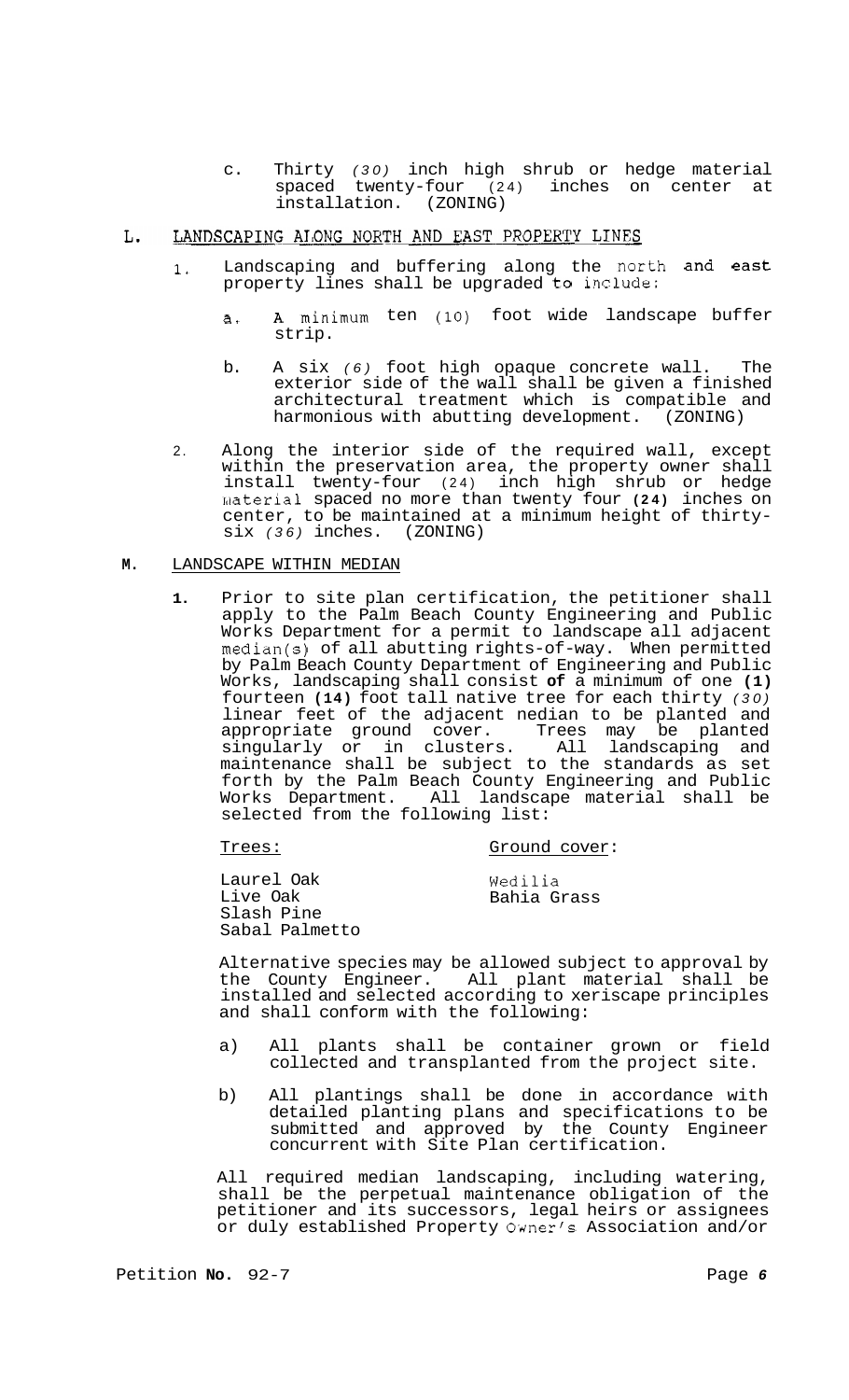Homeowners's Association, and shall be installed on or before issuance of the first Certificate of occupancy or filing of the first plat, whichever occurs first. Declaration of Covenants and Restriction Documents shall be established or amended as required, prior to receiving the first building permit or filing of the first plat, whichever occurs first, to reflect this obligation. Maintenance shall be in accordance with the issued permits. (BUILDING/ENGINEERING - County Attorney)

- N. LIGHTING
	- 1. All outdoor lighting used to illuminate the premises and identification signs shall be of low intensity, shielded and directed down and away from adjacent properties and streets. (CODE ENFORCEMENT) (CODE ENFORCEMENT)
	- 2. All lighting fixtures shall not exceed fifteen (15) feet<br>in height. (BUILDING) (BUILDING)
	- *3.*  All outdoor lighting shall be extinguished no later than 11:OO p.m. Security lighting only is excluded from this requirement. (CODE ENFORCEMENT)
	- **4.**  No light fixtures shall be permitted within fifty (50) feet of the north and east property lines. (BUILDING/ZONING)
- 0. PARKING
	- **1.** A maximum of *380* parking spaces shall be permitted onsite. (BUILDING)
	- 2. All delivery and/or loading areas shall be screened from view by a twelve (12) foot high wing wall consistent with the color and character of the principle structure. (BUILDING)
	- *3.* Overnight storage or parking of delivery vehicles or trucks shall not be permitted on site, except with:.n the loading and delivery areas designated on the site plan. (BUILDING/Code Enforcement)
	- **4.** Prior to site plan certification, the site plan shall be amended to reflect the location of shopping cart storage and retrieval areas within all parking areas. (ZOIJING)
- **P.** RECYCLE SOLID WASTE
	- 1. All property owners and lessee's shall participate in a recycling program when available in the area. Mai:erial to be recycled shall include, but not be limited to, paper, plastic, metal and glass products. (SWA)
- **Q.** SIGNS
	- 1. Point of purchase signs fronting on Military Trail shall be limited as follows:
		- a. Maximum sign height, measured from finished grade ten **(10)** feet;
		- b. Maximum sign face area per side <sup>100</sup>**square** feet;
		- c. Maximum number of signs  $=$  one  $(1)$ .  $(BUI)$   $DING)$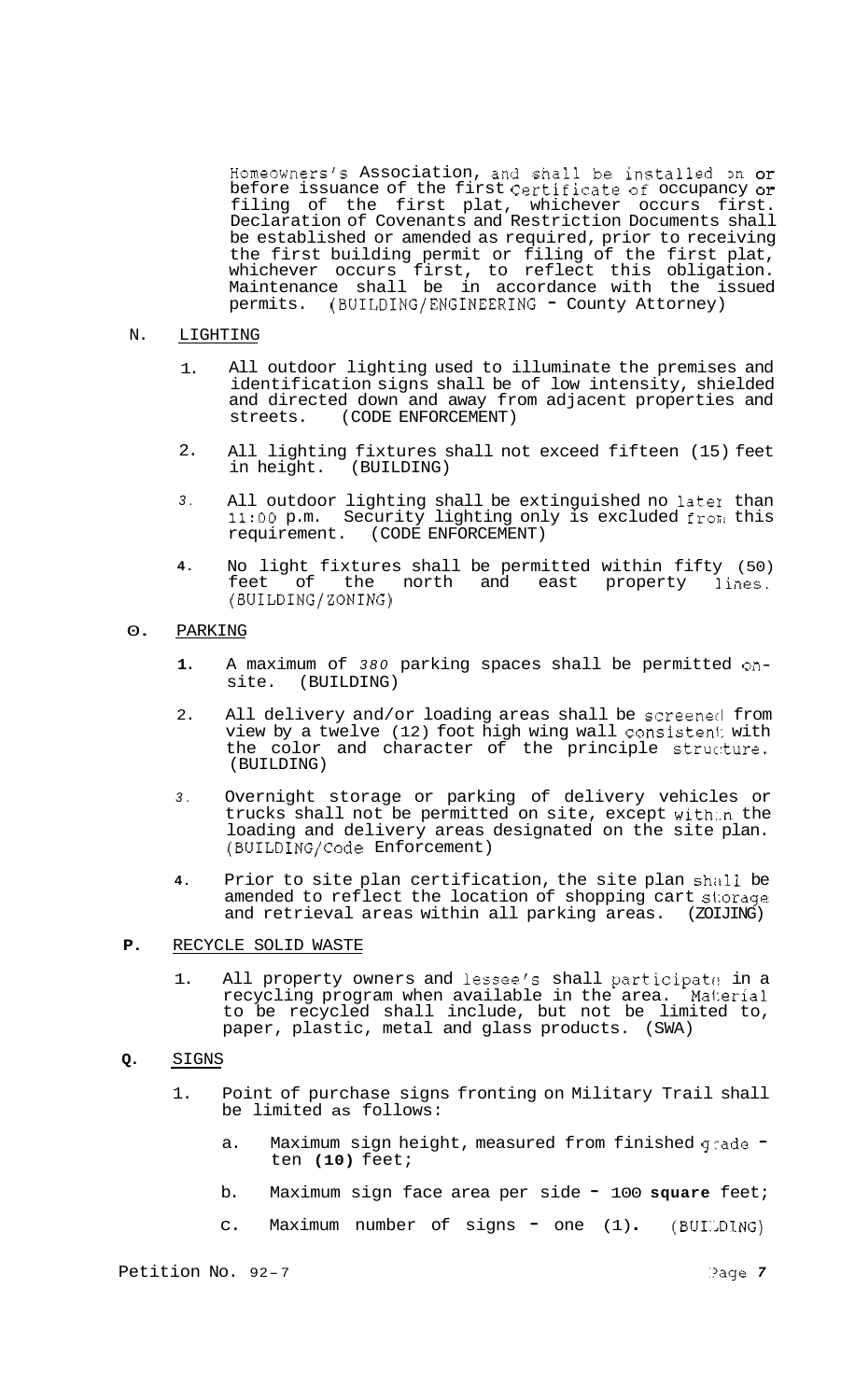- 2. Point of purchase signs fronting on Hypoluxo Road shall be limited as follows:
- a. Maximum sign height, measured from finished grade ten **(10)** feet;
- b. Maximum sign face area per side **100** square feet;
- c. Maximum number of signs one **(1).** (BUILDING)
- *3.* No signs shall encroach into the vegetation preservation areas. (BUILDING/Zoning/ERM)

### R. USE LIMITATION

- **1.**  Use of the site shall be limited to one **(1)** 3500 square feet maximum fast food restaurant with a drive-through, and a maximum of 71,000 square feet of retail area which includes a financial institution with three drive-through lanes. (BUILDING/CODE ENFORCEMENT = Zoning)
- **2. No** outdoor loudspeaker system audible off site shall be permitted. (CODE ENFORCEMENT)
- *3.*  No outdoor storage or placement of any material, refuse, equipment or debris shall be permitted on site. (CODE ENFORCEMENT)
- 4. Hours of operation on Saturday and Sundays are limited to the hours of *7:OO* a.m. to **11:OO** p.m. (CODE ENFORCEMENT)
- *5.*  Prior to site plan certification, the auto service station use shall be deleted from the site plan. (ZONING)

#### S. VEGETATION PRESERVATION - GENERAL

- **1.**  No structures or utilities shall be located within the preserve area. (ZONING)
- 2. No native vegetation shall be removed from the preserve area. ( ZONING)
- *3.*  All vegetation preservation areas over **1,000** square feet in area shall be described in metes and bounds descriptions and recorded in the public record/platted. (ZONING)
- **4.**  The petitioner shall reconfigure the parking area or eliminate all excess parking spaces/impervious surface area to allow for the preservation of existing vegetation<br>on site. (ZONING) on site.
- *5.*  Terminal islands, divider medians, and landscape islands shall incorporate existing native vegetation tc the extent determined by the Zoning Division. Adjustments to the location of landscape islands may occur as the result of acceptance of a Landscape Betterment Plan by the Zoning Division. (ZONING) Zoning Division.
- *6.*  Native vegetation not located within preservation/ relocation areas and deemed relocatable by the Department of Environmental Resource Management and the Zoning Division, shall be relocated to perimeter buffers or other open space areas on site. (ERM/Zoning)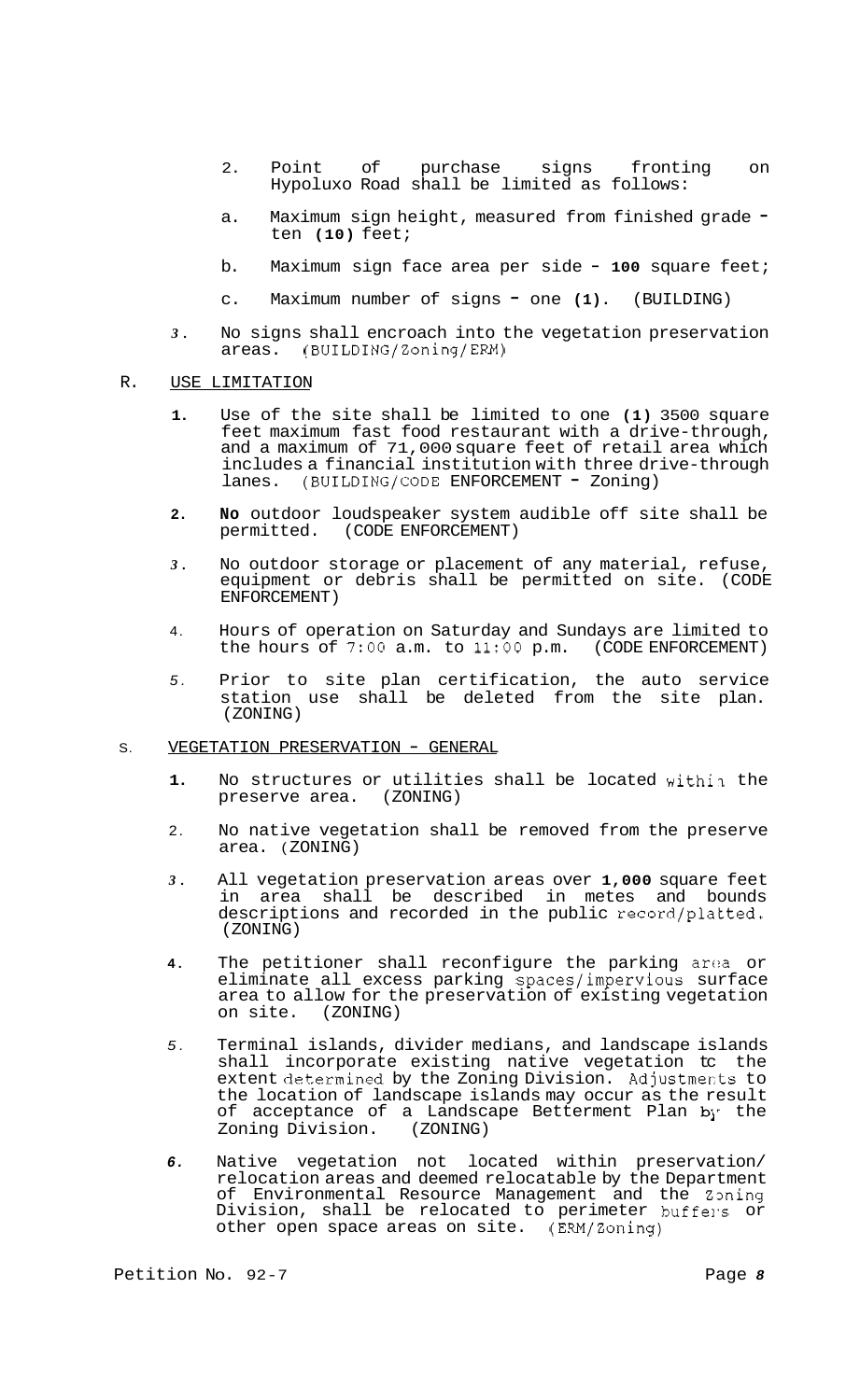## T. VEGETATION REMOVAL

- 1. Prior to site plan certification by the Development Review Committee, the petitioner shall submit to the Zoning Division for approval a tree survey drawn at the same scale as the submitted site plan. This tree survey shall number, size and identify all native trees; and palms four **(4)** inches in diameter and greater in a tabular form. (ZONING)
- 2. Prior to site plan certification by the Development Review Committee, the petitioner shall submit to the Zoning Division for approval a Landscape Betterment Plan which corresponds to the required tree survey. This Plan shall demonstrate the incorporation of native vegetation into the site design. At a minimum, this plan shall specify:
	- a. The preservation or relocation of all oak thees. The removal of an oak tree shall only be allowed upon demonstration to the Zoning Division that preservation or relocation is not feasible.
	- b. The preservation or relocation within all buffer areas f healthy native plant material as deternined by the Zoning Division to meet the landscaping requirements. (ZONING)
- **3.** Prior to issuance of a Vegetation Removal Permit, the property owner shall complete the following:
	- a. All trees to be relocated, preserved, or renoved shall be identified in the field, tagged and numbered according to a tree survey.
	- b. Trees to be preserved shall receive appropriate protection during site development. No clearing shall commence until all protection devices are installed by the petitioner, and inspected and approved by the Zoning Division.
	- c. No vegetation removal or development activity such as trenching, grade changes or grubbing that may cause injury to the vegetation shall be permi.tted in required buffer areas or preservation areas;.
	- **d.** Tree relocation shall occur prior to construc:tion activity except as approved by the Zoning Division upon submission **of** a development phasing plan.
	- e. All tree relocation shall be completed prior to issuance of a building permit for any structure on the site, except as approved by the Zoning Division. (ZONING)
- **4.** Prior to removal of any vegetation on site, the petitioner shall schedule a Preclearing Inspection with the Zoning Division. All transplantable native vegetation shall be identified. Native vegetetion identified to be transplanted shall be relocated to perimeter buffer areas or other open space areas on  $s$  ite. (ZONING)
- 5. In conjunction with submittal **of** the site plan to the Development Review Committee, the petitioner shall scbmit a complete application for a Vegetation Removal Permit to<br>the 20ning Division which details methods of the Zoning Division which details methods<br>preservation. These methods shall be approved by These methods shall be approved by the Zoning Division and be in place prior to final issuance of the Vegetation Removal Permit. (ZONING)
- *6.* All prohibited species shall he removed from the sukject

 $\overline{\phantom{a}}$